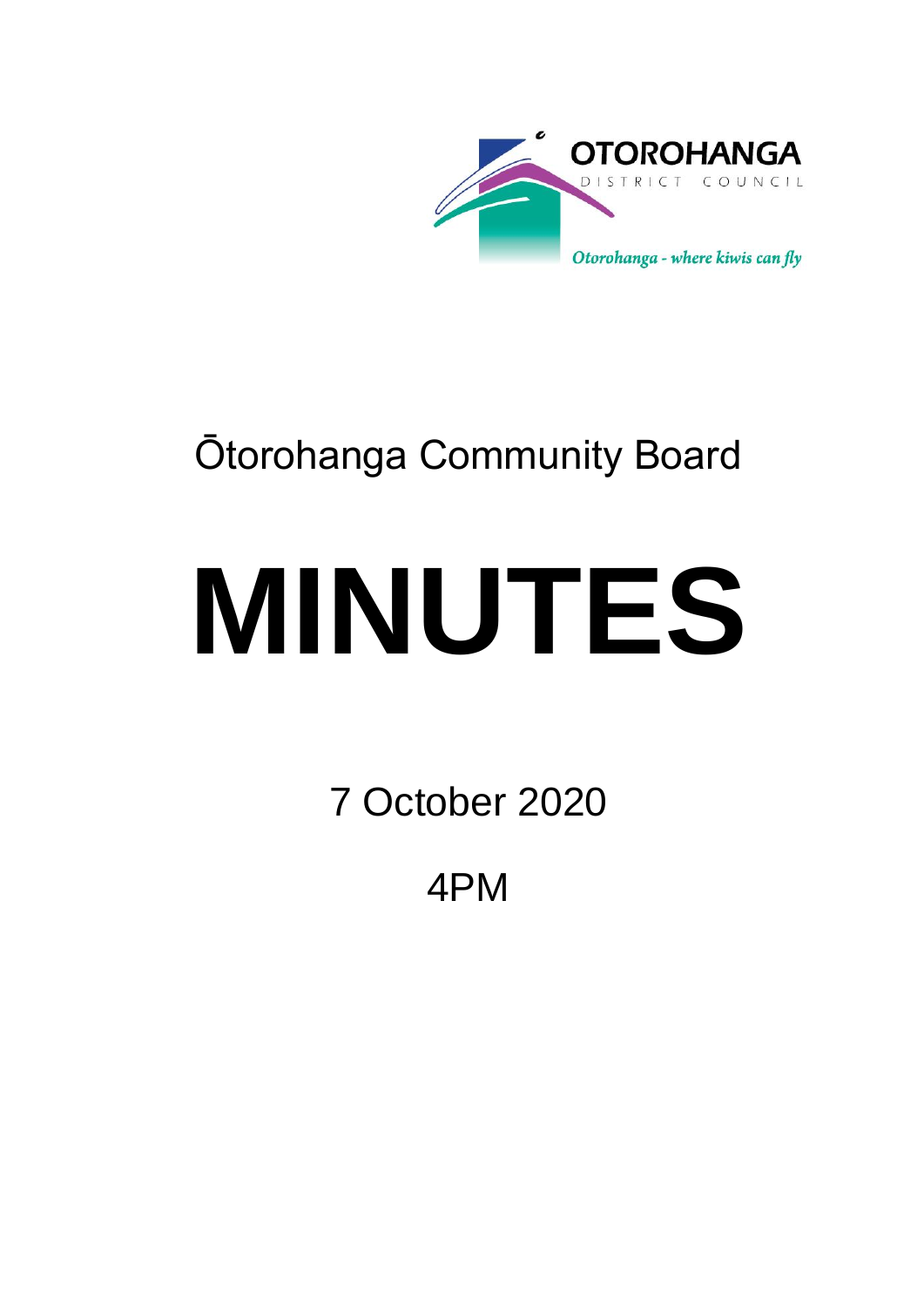#### **ŌTOROHANGA COMMUNITY BOARD**

7 October 2020

Minutes of an Ordinary meeting of the Ōtorohanga Community Board held in the Council Chambers, 17 Maniapoto Street, Ōtorohanga on 7 October 2020 commencing at 4.00pm.

Tanya Winter **CHIEF EXECUTIVE**

### **MINUTES**

**ORDER OF BUSINESS:**

| <b>ITEM</b>                                       | <b>PAGE</b> |
|---------------------------------------------------|-------------|
| <b>PRESENT</b>                                    | 1           |
| <b>IN ATTENDANCE</b>                              | 1           |
| <b>APOLOGIES</b>                                  | 1           |
| <b>PUBLIC FORUM</b>                               |             |
| <b>DECLARATION OF INTEREST</b>                    | 1           |
| <b>CONFIRMATION OF MINUTES - 2 SEPTEMBER 2020</b> | 1           |

| <b>ITEM 45</b>             | <b>CHAIRPERSONS REPORT - VERBAL</b>                                                                  | 3  |
|----------------------------|------------------------------------------------------------------------------------------------------|----|
| ITEM 46                    | <b>CHIEF EXECUTIVE REPORT 18 AUGUST - 14 SEPTEMBER 2020</b>                                          | 4  |
| <b>ITEM 47</b>             | OTOROHANGA MOTORHOME FRIENDLY TOWN PROPOSAL                                                          | 4  |
| <b>ITEM 48</b>             | <b>REVIEW OF GAMBLING VENUE POLICIES</b>                                                             | 4  |
| <b>ITEM 49</b>             | <b>ÕTOROHANGA COMMUNITY BOARD 2021 MEETING DATES</b>                                                 | 5. |
| <b>ITEM 50</b>             | <b>ÕTOROHANGA MOUNTAIN BIKE TRACK UPGRADES</b>                                                       | 5  |
| <b>ITEM 51</b>             | UPDATE ON THE OTOROHANGA COMMUNITY BOARD WALK AROUND<br><b>OTOROHANGA</b>                            | 5. |
| ITEM 52                    | ROUTINE ENGINEERING REPORT FOR WATER SERVICES AND<br><b>COMMUNITY FACILITIES JUNE TO AUGUST 2020</b> | 6  |
| <b>ITEM 53</b>             | <b>ROUTINE ENGINEERING REPORT ON ROADING - JUNE 2020 TO AUGUST</b><br>2020                           | 6  |
| <b>BOARD MEMBER UPDATE</b> |                                                                                                      | 6  |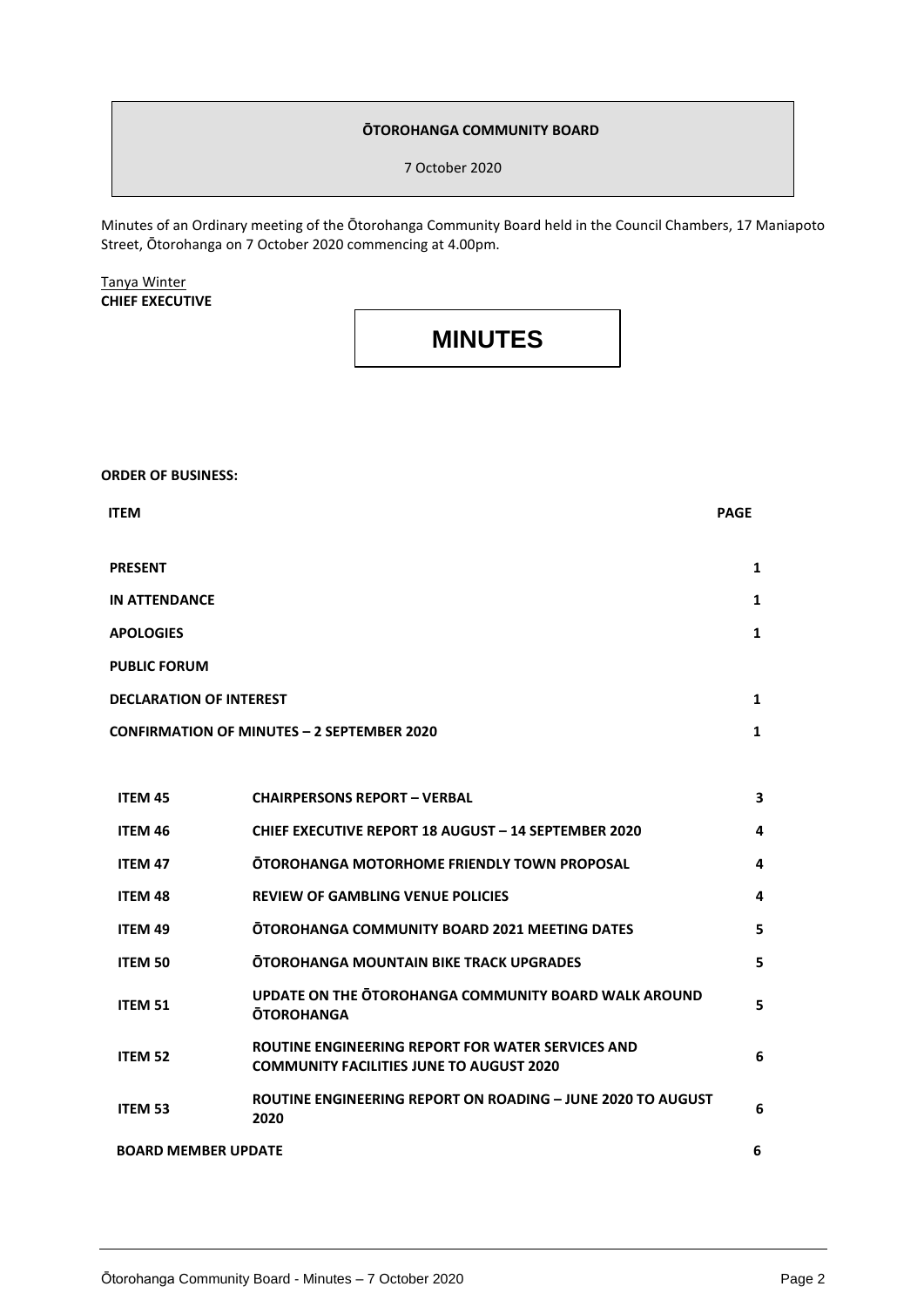#### **PRESENT**

Mr. N Gadd (Chair), Cr. Christison, Cr. Dow, Mr. Coventry, Mrs. Brown-Merrin, Mr. Buckman.

#### **IN ATTENDANCE**

His Worship Mayor MM Baxter, Ms. T Winter (Chief Executive), Messrs. R Brady (Group Manager Engineering), G Bunn (Group Manager Corporate), A Loe (Group Manager Environment), M Lewis (Services Manager), J le Fleming (Community Facilities Officer), Mr. C Tutty (Governance Supervisor), Ms. T Ambury (Community & Economic Development Manager), Mrs. C King (Business Support – Regulatory) and Ms. N Martinsen (Committee Secretary).

The Chair declared the meeting open and welcomed those present.

#### **APOLOGY**

No apologies were received.

#### **PUBLIC FORUM**

The following persons spoke to Council's Community and Economic Development Managers report on the request from the New Zealand Motor Caravan Association that Council consider working with them in partnership to achieve Motorhome Friendly Town Status for Ōtorohanga.

a) Steve McFall

Spoke against the proposal - In particular the proposed location behind the Library, and felt it should be user pay.

b) Charlie Telfer

Spoke against the proposal - In particular the proposed location behind the Library.

c) Frances Rawlings

Spoke for the proposal – Benefits to the community in proceeding, most caravan motorhome owners are ratepayers within their various districts.

- d) Joanne Butcher Spoke against the proposal – Association should be responsible for all costs and the dump station to be located on their site.
- e) John Haddad
- Spoke for the proposal Support the proposal subject to the installation costs being met by the association. f) Deb Hill
	- Spoke against the proposal Concerned at the proposed location, against any increase in rates.
- g) Robert Prescott

Spoke against the proposal – Against location, Association to pay for all costs.

#### **DECLARATION OF INTEREST**

The Chair asked members whether they had any declarations of conflicts of interest.

The Chair declared a conflict of interest in Item 47, Ōtorohanga Motorhome Friendly Town Proposal, and therefore undertook to take no take no part in the discussion nor vote on any resolution. The Chair remained in the room and sat in the public gallery for the duration of the report discussion.

#### **CONFIRMATION OF MINUTES – 2 SEPTEMBER 2020**

**Resolved** that the Minutes of the meeting of the Ōtorohanga Community Board held on 2 September 2020, as circulated be approved as a true and correct record of the meeting and the recommendations therein be adopted. **Mrs. Brown-Merrin / Mr. Buckman**

#### **ITEM 45 CHAIRPERSONS REPORT – VERBAL**

The Chairperson reported on the following;

- Ōtorohanga Fire Brigade Honors Night
- SPARC Meeting

**Resolved** that the Chairperson's verbal report be received. **Mr. Dow / Mr. Coventry**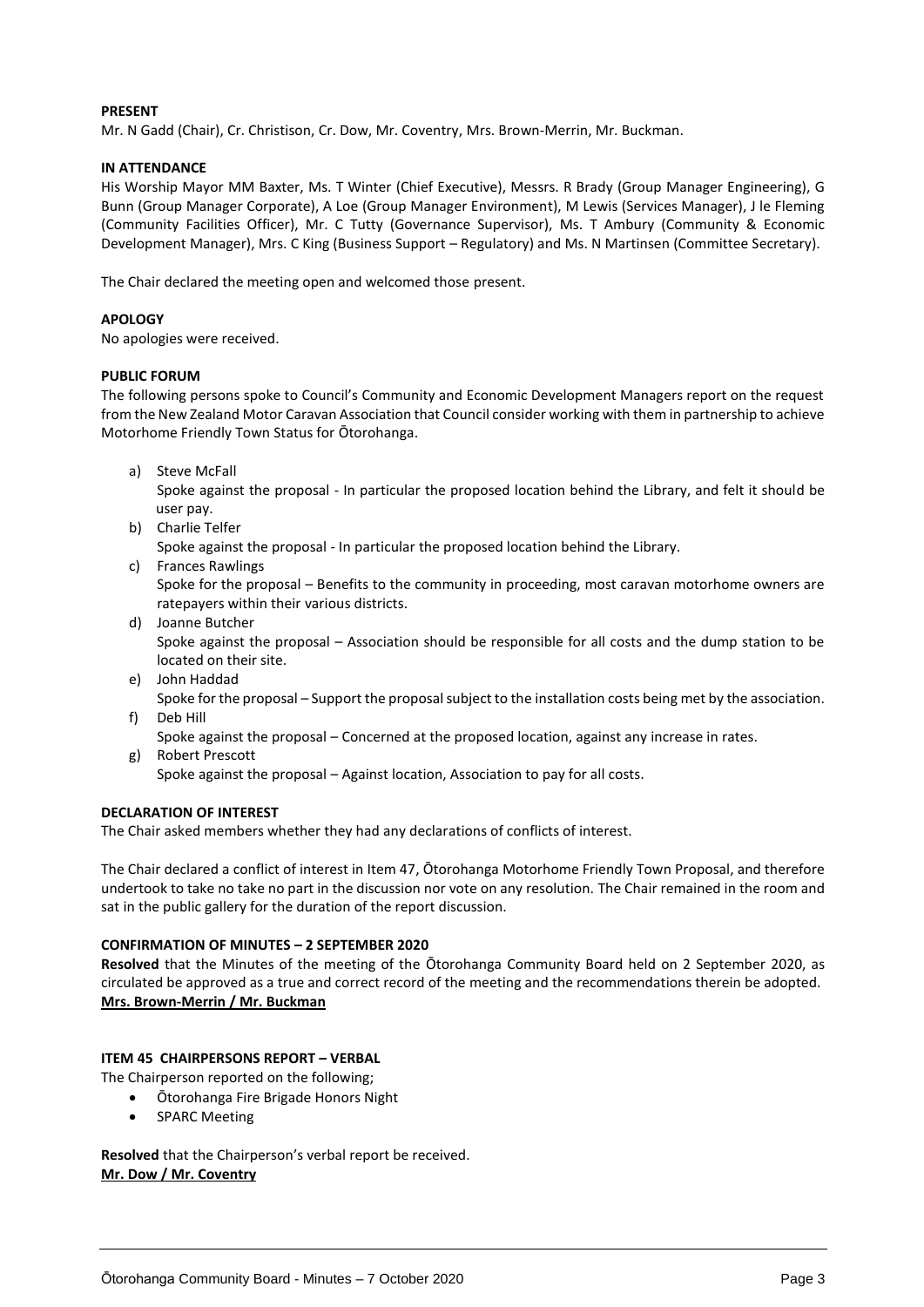#### **ITEM 46 CHIEF EXECUTIVE REPORT 18 AUGUST – 14 SEPTEMBER 2020**

The Chief Executive referred members to her report and asked whether there were any questions.

**Resolved** that the Chief Executive report for the period 18 August – 14 September 2020 be received. **Mr. Coventry / Mr. Dow**

Due to the Chair's declaration of interest in the following item he vacated the chair.

The Deputy Chair – Cr Christison - took the chair.

#### **ITEM 47 ŌTOROHANGA MOTORHOME FRIENDLY TOWN PROPOSAL**

The Community and Economic Development Manager referred members to her report and asked whether there were any questions.

During discussion the following concerns were raised by members;

- a) Installation of a free public dump station at ratepayer's expense.
- b) The proposed location is not practical.
- c) Motorhome parking to be patrolled.
- d) Monitoring of self-contained Motorhomes.
- e) NZMCA determines whether we are 'friendly'.

The Community and Economic Development Manager advised members that two items would qualify Ōtorohanga as a Motorhome Friendly Town these being;

- 1) Amendment of the Traffic Bylaw to allow freedom camping in suitable, designated areas within the township and;
- 2) Install a dump station as a public amenity which is free for public use (and on public land).

**Resolved** that the Ōtorohanga Community Board does not support the proposal to pursue achieving the status of being a Motorhome Friendly Town in Ōtorohanga at the expense of ratepayers. **Mr. Dow / Mr. Coventry**

The Deputy Chair vacated the chair.

The Chair resumed the chair.

#### **ITEM 48 REVIEW OF GAMBLING VENUE POLICIES**

The Group Manager Environment summarised the report which is a requirement of Territorial Authorities to undertake a triennial review of their Class 4 Gambling Venue and Board Venue policies as prescribed by the Gambling Act 2003 and the Racing Act 2003 respectively. As the last review was conducted in 2017, Council must now undertake a new review regarding the performance of the existing policies over the preceding three years and consider options for the next policy period.

The Group Manager Environment acknowledged the contribution of Business Support Regulatory, Claire King who researched and compiled the majority of the information for this report.

During discussion the following points were highlighted;

- **a)** Problem gambling support in Ōtorohanga.
- b) Establishing a venues responsibility in terms of monitoring problem gambling.
- c) Is there a way to leave the door open to review the policy for further venues if circumstances are right.

#### **Resolved** that

- 1. The Review of Gambling Venue Policies report be received, and
- 2. Ōtorohanga District Council resolve to confirm the Gambling Venue Policies without amendment, and
- 3. If the policies are confirmed without amendment, this report will not be notified for public consultation.

#### **Mr. Coventry / Mr. Buckman**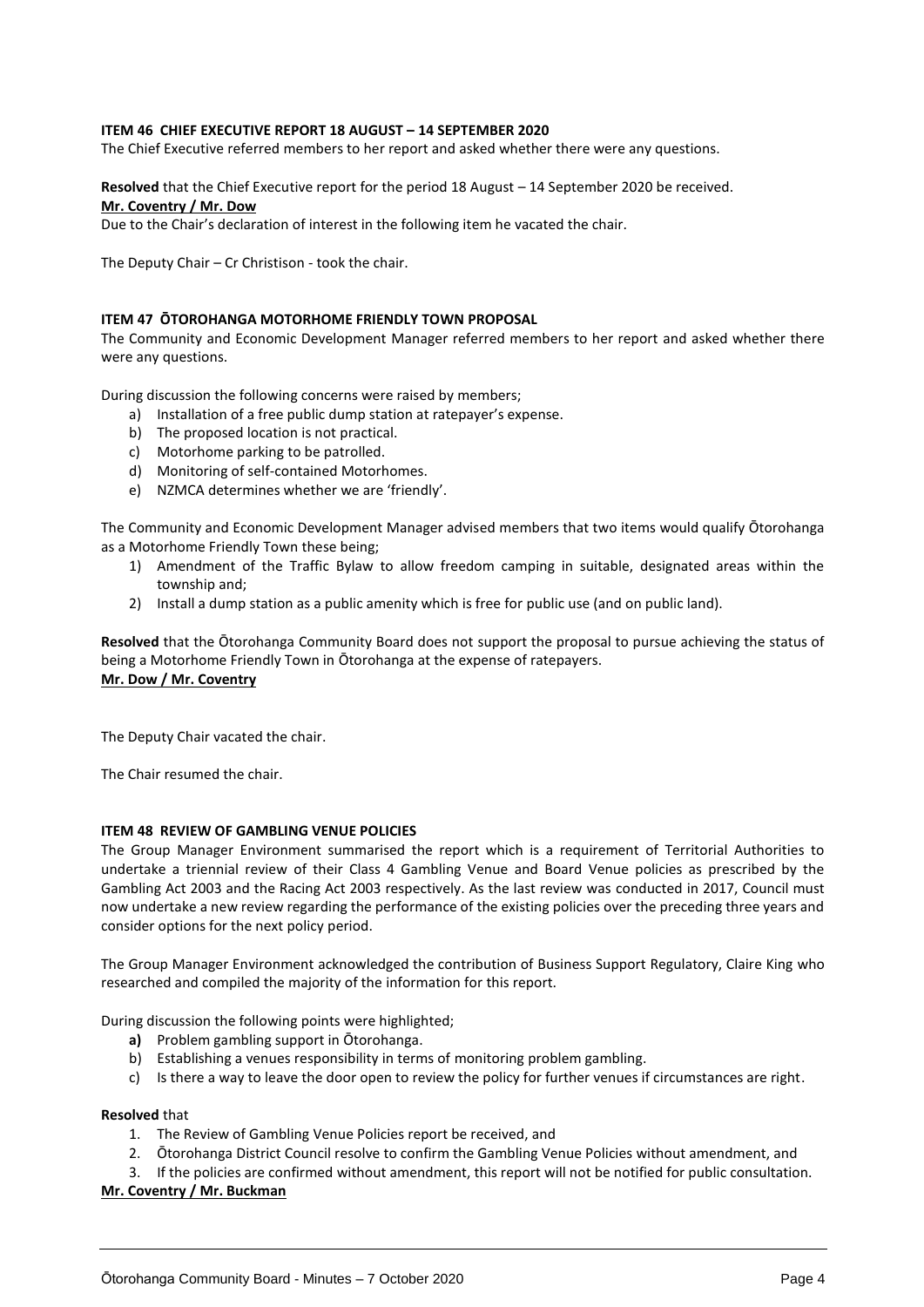#### **ITEM 49 ŌTOROHANGA COMMUNITY BOARD 2021 MEETING DATES**

The Chief Executive referred members to the Governance Supervisors report and asked whether there were any questions.

The Chief Executive advised that the meeting date schedule has been working well in terms of the timing for recommendations from the Community Board through to Council.

**Resolved** that the dates as detailed below presented for regular meetings of the Ōtorohanga Community Board during 2021 be adopted.

| 4pm                                        |
|--------------------------------------------|
| Auckland Anniversary Monday 1 February     |
|                                            |
| Good Friday 2 April, Easter Monday 5 April |
|                                            |
| Queens Birthday Monday 7 June              |
|                                            |
|                                            |
|                                            |
| Labour Day Monday 25 October               |
|                                            |
|                                            |
|                                            |

**Mr. Dow / Mrs. Brown-Merrin**

#### **ITEM 50 ŌTOROHANGA MOUNTAIN BIKE TRACK UPGRADES**

The Community Facilities Officer referred members to the report on a request that has been submitted to Council by Dave Williams to engage a contractor to carry out maintenance on the Mountain Bike Track located within the Bob Horsfall Reserve. Mr Williams has secured \$11,000 in external funding for this project.

The Community Facilities Officer advised members that there is an amount of \$2000 to allow for any additional costs or minor maintenance that is required, this being obtained from Council's sundry reserves budget.

**Resolved** that Ōtorohanga Community Board approves:

1) Dave Williams to carry out maintenance on the existing mountain bike track as per the funding he has obtained, using a SHE approved Contractor, under the guidance and control of the Services Department of Ōtorohanga District Council.

**Mrs. Brown-Merrin / Mr. Dow**

#### **ITEM 51 UPDATE ON THE ŌTOROHANGA COMMUNITY BOARD WALK AROUND ŌTOROHANGA**

The Community Facilities Officer referred members to his report and asked whether there were any questions.

It was requested that the dog signs that are to be put up in public areas is added to the list.

During discussion the following concerns were raised by members;

- a) The stopbank walkway markers have been vandalised.
- b) The gate at the campervan end of stopbank is bent.
- c) Sir Edmund Hillary walkway in need of a clean.

**Resolved** that the update on the Ōtorohanga Community Board Walk around Ōtorohanga report be received. **Mr. Coventry / Mr. Buckman**